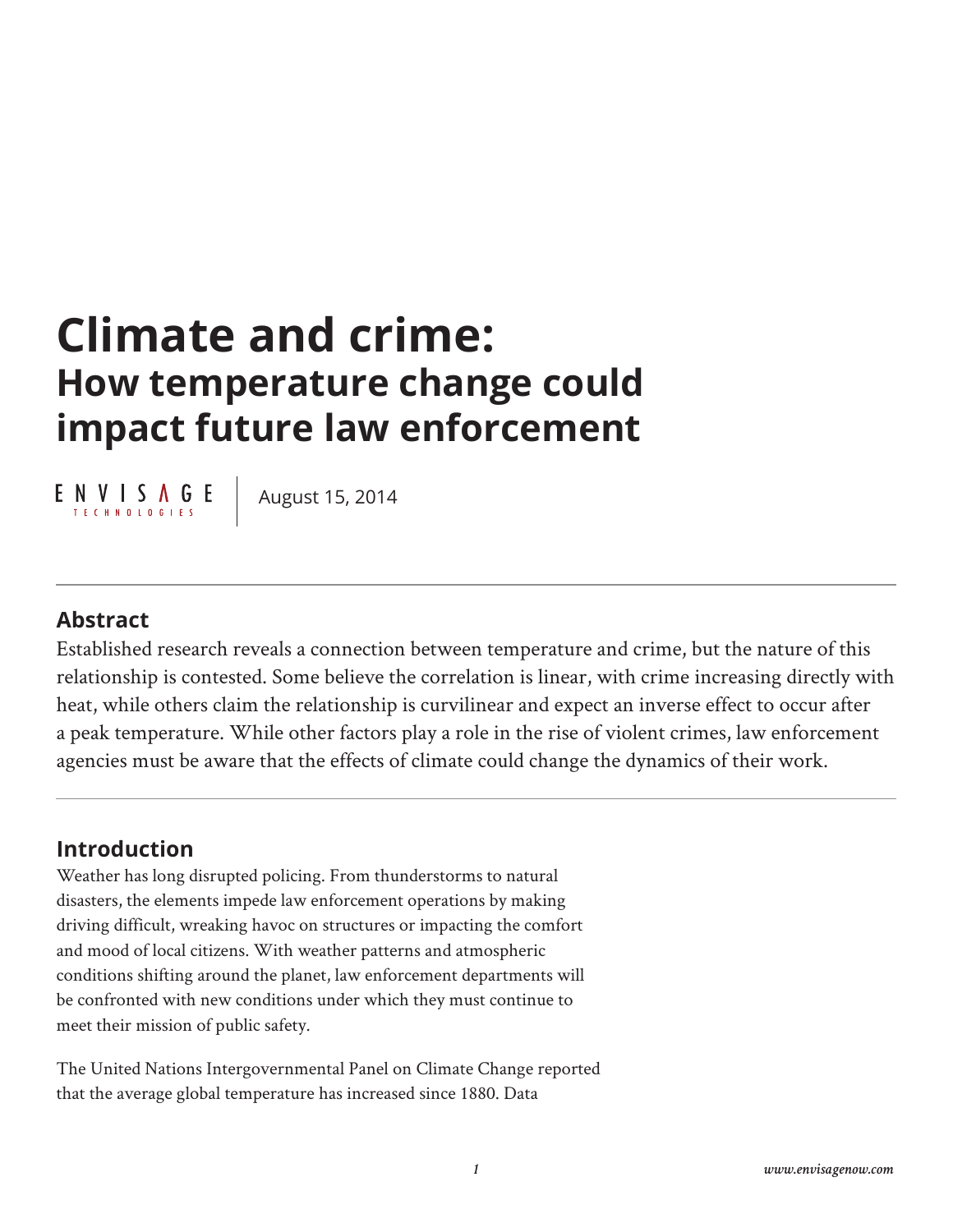collected by the group over the past 50 years points to less frequent cold days, cold nights and frosts, and more extreme weather**1** .

As average temperatures increase around the world, communities in the U.S. are likely to experience new local weather patterns that will alter the behavior of their residents. A significant amount of research demonstrates a connection between high temperatures and violent crimes. Understanding the nature of this relationship will allow law enforcement agencies to anticipate long-term changes in officer training, equipment acquisition and human resources.

## **Temperature influences criminal behavior**

Through his analysis of 30 years of crime and weather data**2**, economist Matthew Ranson showed that "temperature has a strong, positive effect on criminal behavior, with little evidence of lagged impacts." Ultimately, his research found that higher temperatures correlate with more instances of crime, a relationship Ransom claims will continue as global warming raises average temperatures around the world.

Other researchers reached similar conclusions. A 2001 report by University of Iowa professor Craig Anderson stated that murders and assaults across the U.S. increased by 2.6 percent during the summer months. In Cleveland, researchers found an uptick in aggressive crimes between 1999 and 2004 that was associated with warmer temperatures**3**. Conversely, some cities experience a drop in crime when colder weather strikes. Members of the Atlanta Police Department said that when the metro area was iced over in the winter of 2012, the city had its lowest crime rates of the year**4**.

Factors contributing to this relationship could be cyclic. One study found that violent crime in Chicago increased on Saturdays, Sundays and Monday throughout the summer**5** . The weekend spikes may be due to an influx of people who share public spaces for recreation when they aren't working. The summer weather brings more personal possessions outdoors too, increasing both the temptation to steal valuables, and the probability for angry or violent reactions to that theft. In the summer, people are also more likely to drink alcohol**6**, which can escalate confrontations.

Similarly, a rise in criminal activity could be attributed to students' being out of school on break, which occurs in the U.S. during the warmest months of the year. Juveniles are the group most likely to commit crimes, and when they are not attending school, there is more opportunity for them to become entangled with the law**7**.

It should be noted that while undoubtedly a factor, scheduling cannot

1. It is almost certain that hot temperature extremes over land will become more frequent as global temperatures increase, and these heat waves are likely to grow longer in duration (IPCC, 2013).

2. Analysis of monthly crime and weather data included 2997 U.S. counties. It controlled for state-by-month and countyby-year fixed effects (Ranson, 2014).

- 3. Research of 2009 citywide data by Paul Butke and Scott Sheridan accounted for season, time of day and day of week. The researchers showed that the highest rates of aggressive crime occurred during summer and the lowest, during winter (Dahl, 2012).
- 4. The Atlanta experience is anecdotal. However, other law enforcement agents report similar experiences. As former New York City police officer Eugene O'Donnell says, "Jack Frost is the best policeman" (Dahl, 2012).
- 5. In addition to the 1977 Chicago summer data, researchers examined data from Houston in 1980-82, which confirmed a link between crime rates and days of week (Anderson & Anderson, 1984).
- 6. Rhode Island researcher Mark Wood, for instance, found an increase in alcohol consumption by teens in the summer prior to college (URI, 2010).
- 7. Laura Brinkman, a former associate director of the University of Chicago's Crime Lab, said there is no clear causal explanation for summer increases in crime in urban settings (Jerpi, 2011).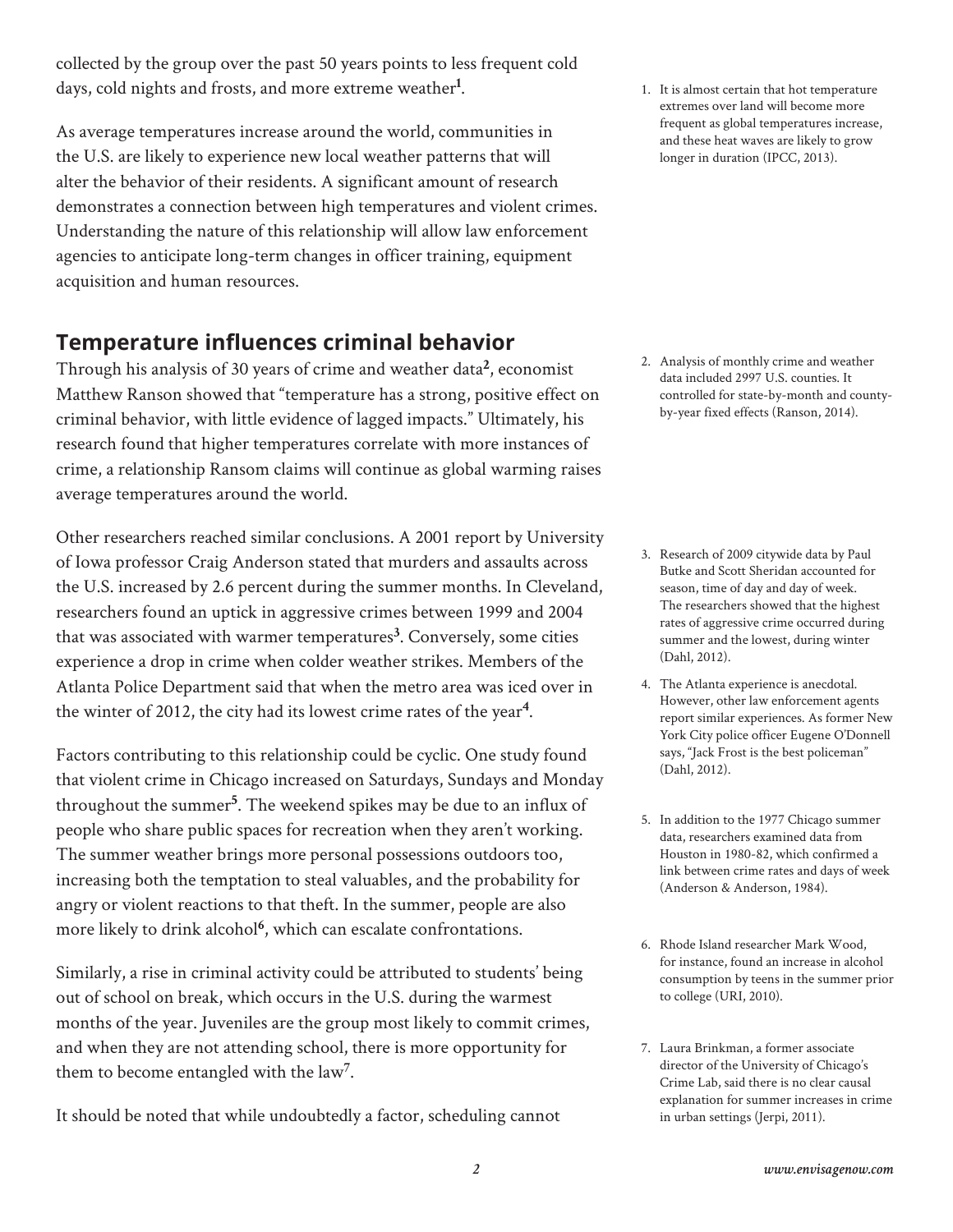be solely responsible for crime fluctuations. If it were, the temperaturecrime relationship would disappear should the schedule change. A simple switch from an extended summer break to a longer winter break would automatically reduce the level of crime. This, however, is unlikely to happen.

The link between crime and geography is more substantial.

A 1987 study by Craig Anderson revealed that geographic differences in violent crime are related to the temperatures of cities**8**. Accounting for social, demographic and economic variables, Anderson showed that hotter quarters of the year produced more violent crimes, regardless of location. Interestingly, the link between temperature and violent crimes—including murder, rape and assault—is stronger than between temperature and non-violent crimes, such as larceny, theft, robbery and burglary. Crime maps indicating the amount of violent crime per capita by state confirm that, in general, the hot South suffers more than the cooler North**9** . The South is particularly violent with regards to murder, aggravated assault and property crimes.

The influence climate change has on crime rates could have a massive effect around the globe. According to a 2014 study**10**, the frequency of interpersonal violence increases by about 4 percent for every 1 standarddeviation (SD) shift away from the local norm toward either a warmer climate or more extreme rainfall. Interpersonal conflicts also rise with this change by 14 percent. Because global warming is expected to raise temperatures anywhere from 2 to 4 standard deviations by the year 2050, a major increase in violence and criminal activity could be on the horizon worldwide.

One way to explain these numbers is that, when the weather gets uncomfortably hot, people are prone to irritability. Discomfort can translate into angry outbursts. The warmer temperatures that bring people outdoors also increase the chance they will encounter other people, leading to more opportunities for irritability to turn to violence.

#### **Does crime have a peak temperature?**

According to the Ranson study, rising temperatures due to climate change can be expected to add as many as 22,000 murders, 1.2 million aggravated assaults, 260,000 robberies and 180,000 cases of rape between 2010 and 2099. Though Ranson's projections reflect only a small percentage increase over current statistics, the U.S. police force would have to grow in size by 4 percent to respond to the rise in crime. The costs of fighting these additional crimes would range anywhere from \$38 billion to \$115 billion**11**.

- 8. Two studies confirmed that violent crime was more prevalent in hotter quarters and years, and that the temperature-crime link was stronger for violent than for nonviolent crime (Anderson, 1987).
- 9. According to the FBI 2012 crime statistics report published by Business Insider, the South had been and remained particularly violent for many years (Lubin, Nudelman & Fuchs, 2013).
- 10.Researchers synthesized 60 primary studies and 45 data sets on global climate and human conflict from 10,000 BCE to present day (Hsiang, Burke & Miguel, 2013).

11.Ranson used 15 separate climate models to estimate the cost of a 5-degree rise in global temperatures over the next century. Each model gave him a range of crime rates (Ranson, 2014).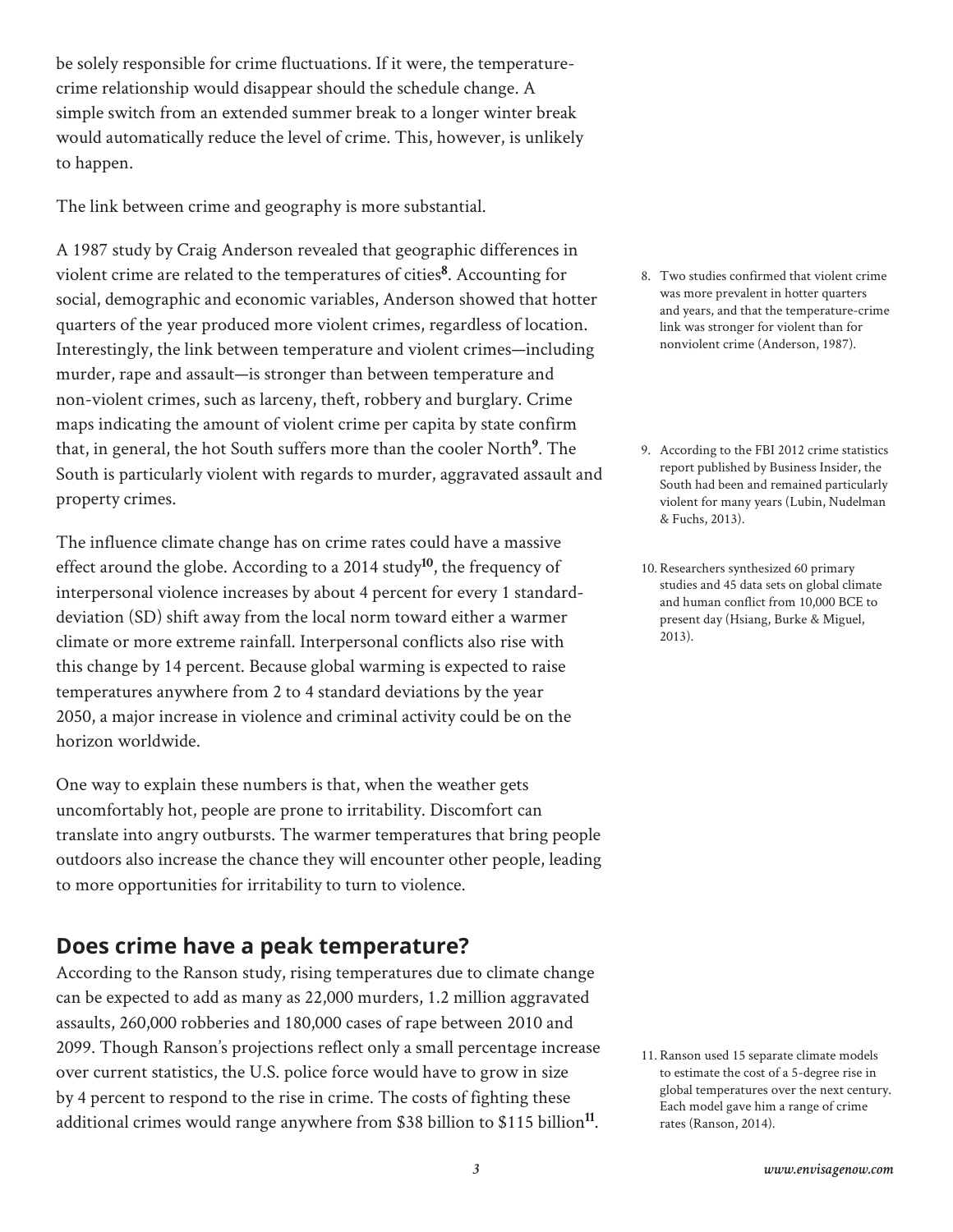Such math is possible when researchers like Ranson presume the temperature-crime relationship is linear—the higher the temperature gets, the more crime increases, regardless of how hot the environment becomes. There is indeed some evidence to back up this position. A 1984 report determined that the relationship between heat and crime in the cities of Houston and Chicago was linear**12**, and Ranson's earlier work showed similar statistical patterns, especially with regard to violent crimes like assault. Property crimes, such as burglary, did show a peak in temperature: these crimes level off after reaching 40 degrees Fahrenheit**13**.

Research from Arizona State University also showed a linear relationship with temperatures for horn honking among drivers**14**. The results were more pronounced when the data was restricted to include only those drivers who had their windows rolled down and presumably no air conditioning to provide relief from the heat.

Importantly, though, a 2012 study of daily ambient temperature and violent crime in Dallas from 1993 to 1999 found that the relationship between the two was curvilinear rather than linear: at one peak temperature, crime decreases as heat continues to rise**15**. This analysis determined that temperatures contributed to an increase in aggravated crime up to 80 degrees Fahrenheit, but then the effect lessened. Moreover, once the temperature hit 90 degrees Fahrenheit, temperature and crime were negatively correlated. Before this critical point, analysts suspect, warmer temperatures drew people outside to face more opportunities for crime. Eventually, though, the increasing heat became so oppressive, it pushed people back inside for shade and air-conditioning.

Spending time indoors is equated with lower crime rates, even when temperature is not the motivation to remain inside. A study from the University of California, Berkeley, found that major sporting events correlate with large drops in all types of crime in the Chicago area, and the researchers believe that this decrease can be attributed to fewer potential offenders and victims in public**16**. Additionally, during the Super Bowl generally the most-watched television broadcast in the U.S.—the crime rate in Chicago dropped by an average of 25 percent.

The precise nature of the connection between temperature and violent crime is difficult to test. The higher temperatures anticipated by climatologists for the future are not common now, and no research has been done to investigate how long it might take for high temperature to contribute to a criminal act. For instance, the time of a crime is rarely distinguished in these studies. Critics of temperature-crime research note that most assaults occur between 9 p.m. and 3 a.m., characterized by a

- 12.Analysis in both studies showed no evidence of curvilinear trends (Anderson & Anderson, 1984).
- 13.The study compared current and lagging temperatures, with all coefficients relative to a 60 to 70-degree day. Temperatures were binned in 10-degree intervals with all temperatures 90 degrees and above grouped together (Ranson, 2012).
- 14.A study conducted during spring and summer in Phoenix, Arizona, examined the influence of ambient temperatures on responses of other drivers to a car stopped at a green light (Kenrick & MacFarlane, 1986).
- 15.The Negative Affect Escape Model predicts that violence associated with temperature increases only to the point when the flight response (e.g., avoid the heat) overpowers aggression (Gamble & Hess, 2012).

- 16. During an NFL lockout, Super Bowl MVP Ray Lewis claimed: "If we don't have a season … watch how much crime picks up if you take away our game." Inspired by this idea, researchers analyzed Chicago crime data in half-hour intervals and crossreferenced this data with professional sports schedules (Copus & Laqueur, 2014).
- 17.Responses to two studies that establish a link between crime and temperature re-examined original data. One of these responses looked at the hottest times of the day and hottest months of the year. The other compared the six-hour periods of the day marked by the highest and the lowest crime rates. Neither of these responses confirmed a curvilinear relationship between crime and temperature (Bushman, Wang and Anderson, 2005).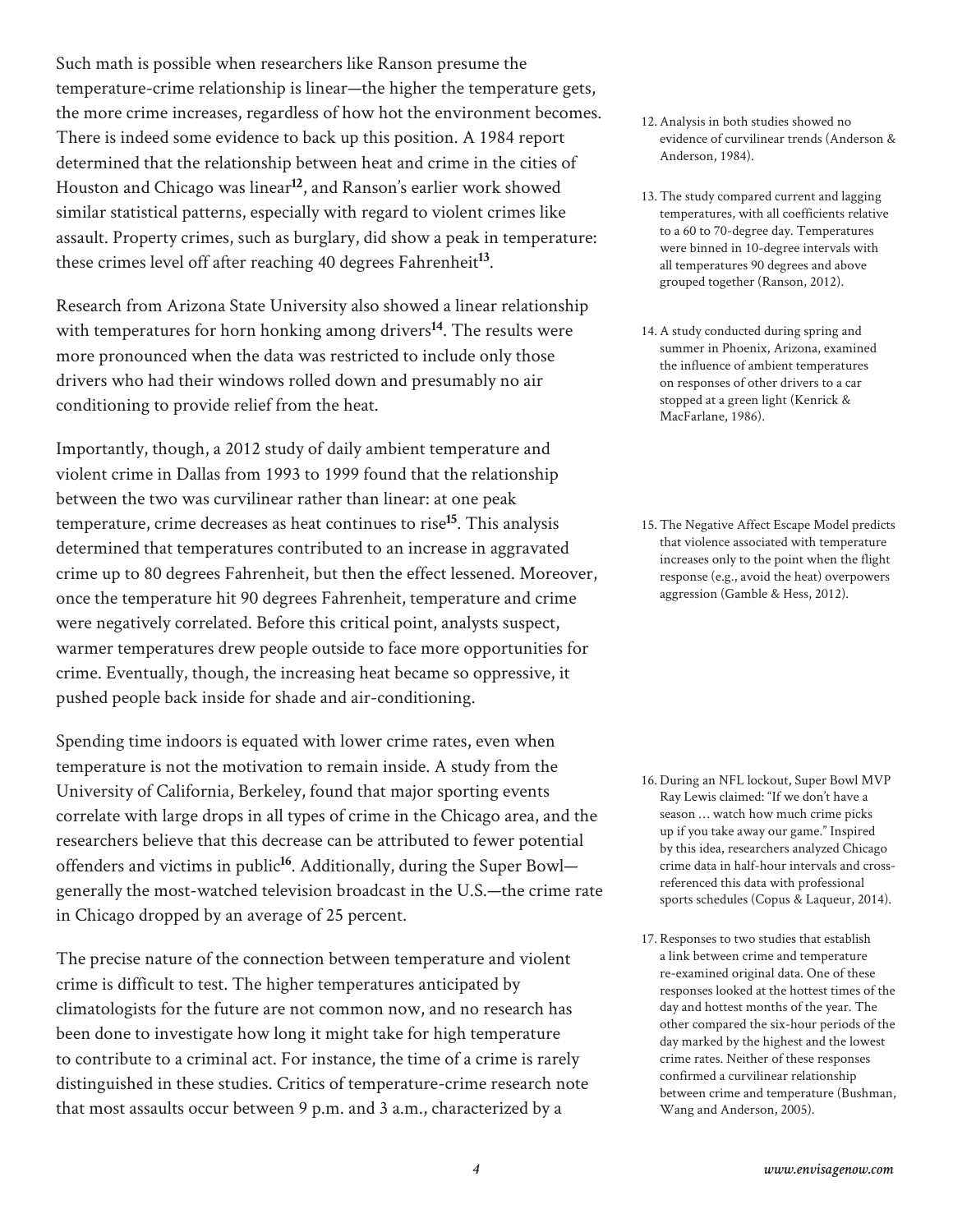natural temperature drop after nightfall**17**. Time of day may prove less of a factor, however, than time spent enduring a particular temperature. Crime may lag behind the conditions that helped motivate the behavior.

Law enforcement agencies are interested in the resolution of this debate, since temperature could be included in crime forecasts that impact budgets and other resource management. A linear relationship likely means all agencies should expect crime to rise, as Ranson projects. A curvilinear model, however, may benefit Southern cities at the expense of their Northern counterparts, creating opportunities to migrate resources rather than increase them.

## **Law enforcement must adapt to future crime**

Forecasting future crime is difficult. Nonetheless, there are many opportunities for agencies to take advantage of data offered to them. Currently, law enforcement departments are testing predictive analytics to generate leads on the possible locations of future crimes.

In Santa Cruz, California, an early test run of technology called PredPol reduced burglaries by 19 percent, even though the police department had just experienced a 20 percent decrease in staff and a 30 percent increase in other types of crime**18**. While many of these technologies rely on geography and crime history to anticipate the location of criminal behavior, weather also plays a role.

In a similar fashion, temperature projections might be used as data that influences the potential distribution of law enforcement resources.

Due to the relatively slow rate of global warming, police departments have time to adjust to changes in weather patterns. However, their strategies vary considerably depending on how law enforcement interprets the data. Crime projections derived from a linear relationship to temperature (i.e., violent crimes will rise everywhere) will produce scarcity over time, and thus present a more critical long-term problem than the curvilinear interpretation (i.e., violent crime hot spots will shift north).

Ranson's linear projections of an ever-growing crime spree**19** translate to significant budget increases for everyone. His analysis might be too sweeping. Regardless, there is little doubt that at least some cities will experience temperature-related shifts in criminal behavior. Therefore, in addition to providing ample infrastructure for emergency response, affected departments will have to invest more in payroll, training and technology to outfit each officer with necessary knowledge and tools.

18. PredPol calculates crime forecasts by considering the times and locations of previous crimes and the sociological data about criminal behavior. The resulting heat map shows where, based on history, crimes are more likely to occur (Kelly, 2014).

19.Ranson used current crime rates in combination with projected temperature increases to predict a 2.2 percent increase in murders and 3.1 percent increase in rapes. His analysis also suggests that cold weather presents obstacles to non-violent crime (Ranson, 2014).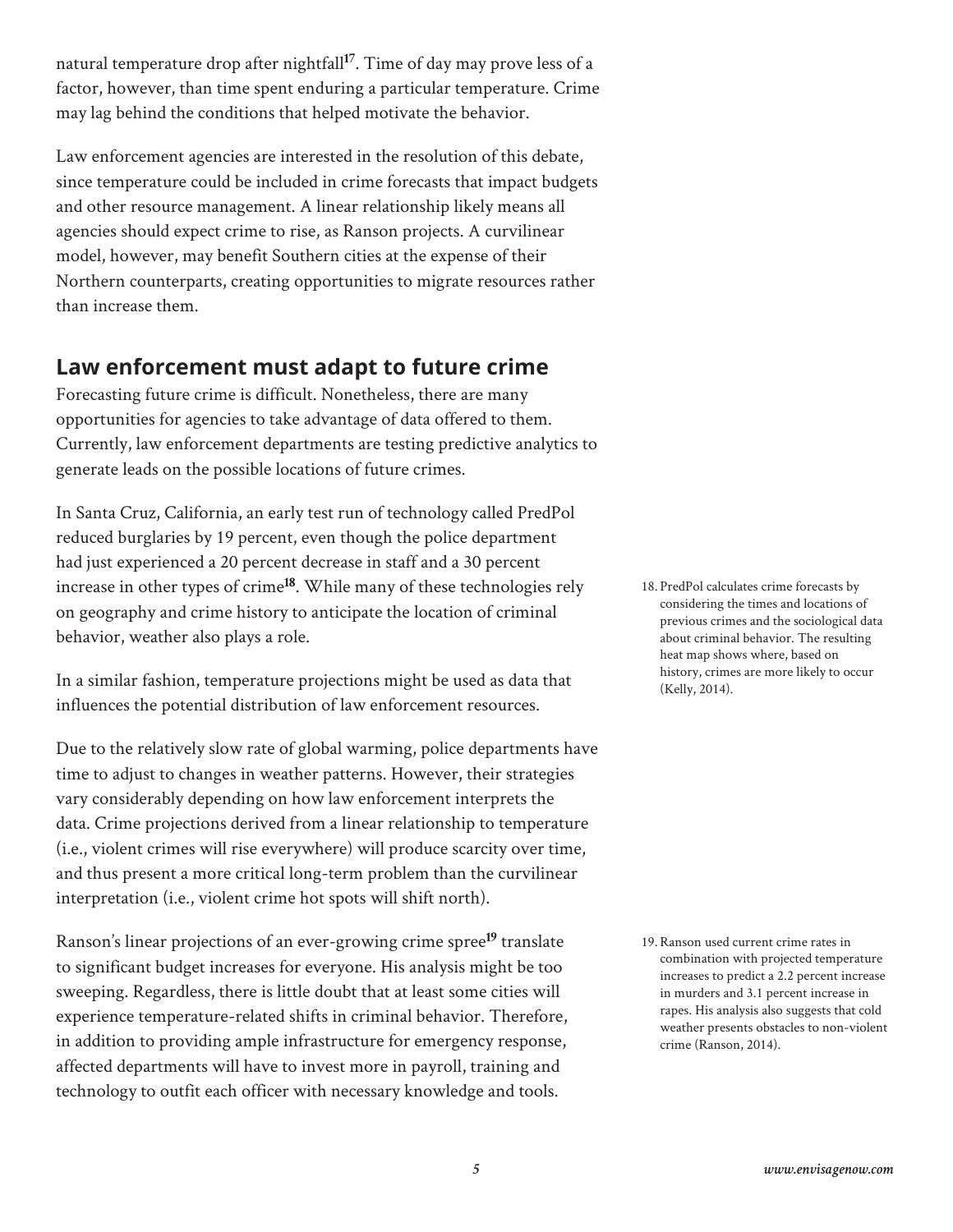These officers will have to battle the vicious cycle that comes when a community is exposed to increased crime.

Crime begets crime, threatening public safety. As people see others carrying out violent acts, the desire to adhere to laws or rely on law enforcement may wane, especially as regions are forced to allocate more funds toward economic and disaster recovery and away from other social programs**20**.

Programs aimed at reducing crime and rehabilitating suspects—whether focused on physical welfare or emotional needs of at-risk individuals could face significant strain from more frequent and severe violence. Such stressors could decrease the effectiveness of these preventative programs and put them in jeopardy of losing funding or community support.

Local departments may also have to contend with rising population rates. A recent study by a team of U.S. professors found that a rise in temperature above an average of 77 degrees Fahrenheit corresponds to an increase in outmigration**21**. The impact of climate change on population was more prevalent than natural disasters, potentially due to the long-term economic or environmental difficulties.

Since climate change is expected to increase the degree and frequency of weather volatility, natural disasters like floods and hurricanes could also challenge local law enforcement. A report from the European Parliament predicted that occurrences of flash floods, droughts and heat waves will plague new regions that have not yet had to work out emergency responses to such events. Additionally, the severity of hurricanes will grow, resulting in a 30 percent rise in the most intense category of storms by the year 2100**22**.

Disasters tax the resources not only of federal and state emergency agencies but also of local law enforcement, which will have to play a larger role in disaster response. In addition to its regular function, law enforcement will have to expand training and purchase specialized equipment. Disasters are known to increase the strain on individuals, thus also leading to spikes in criminal behavior**23**.

Not all small and mid-sized cities are well equipped to deal with these changes. As criminal patterns shift, regions accustomed to less crime may need to reconsider their recruitment practices, acquire lighter uniforms and equipment, stock supplies of water, and require special training to diffuse tense situations resulting from added community stress.

Efforts to mitigate violent crime in the region benefit from stronger

20.Criminologist Robert Agnew argues that by the end of the century, the global cost of climate change will impact up to 60 percent of the workforce in developing nations and up to 20 percent of GNP, numbers significant enough to lessen local and regional resources (Agnew, 2012).

21.Analysis of data from 7,185 Indonesian households over a 15-year period showed that permanent outmigration increases after temperatures reach 25 degrees Celsius. Natural disasters also cause outmigration, but in this case, it is usually temporary (Bohra-Mishra, Oppenheimer & Hsiang, 2014).

- 22. Modelling indicated increases in greenhouse gas concentrations drive more severe weather: heat waves will occur every other year, and precipitation changes will yield more flash floods and droughts (Anderson & Bausch, 2006).
- 23. Natural disasters could also lead to crime reduction, as communities pull together to address physical and emotional damage. When disaster strikes a community with economic disparity, however, resource scarcity is more likely to lead to outbursts of negative emotions and crime. (Agnew, 2012).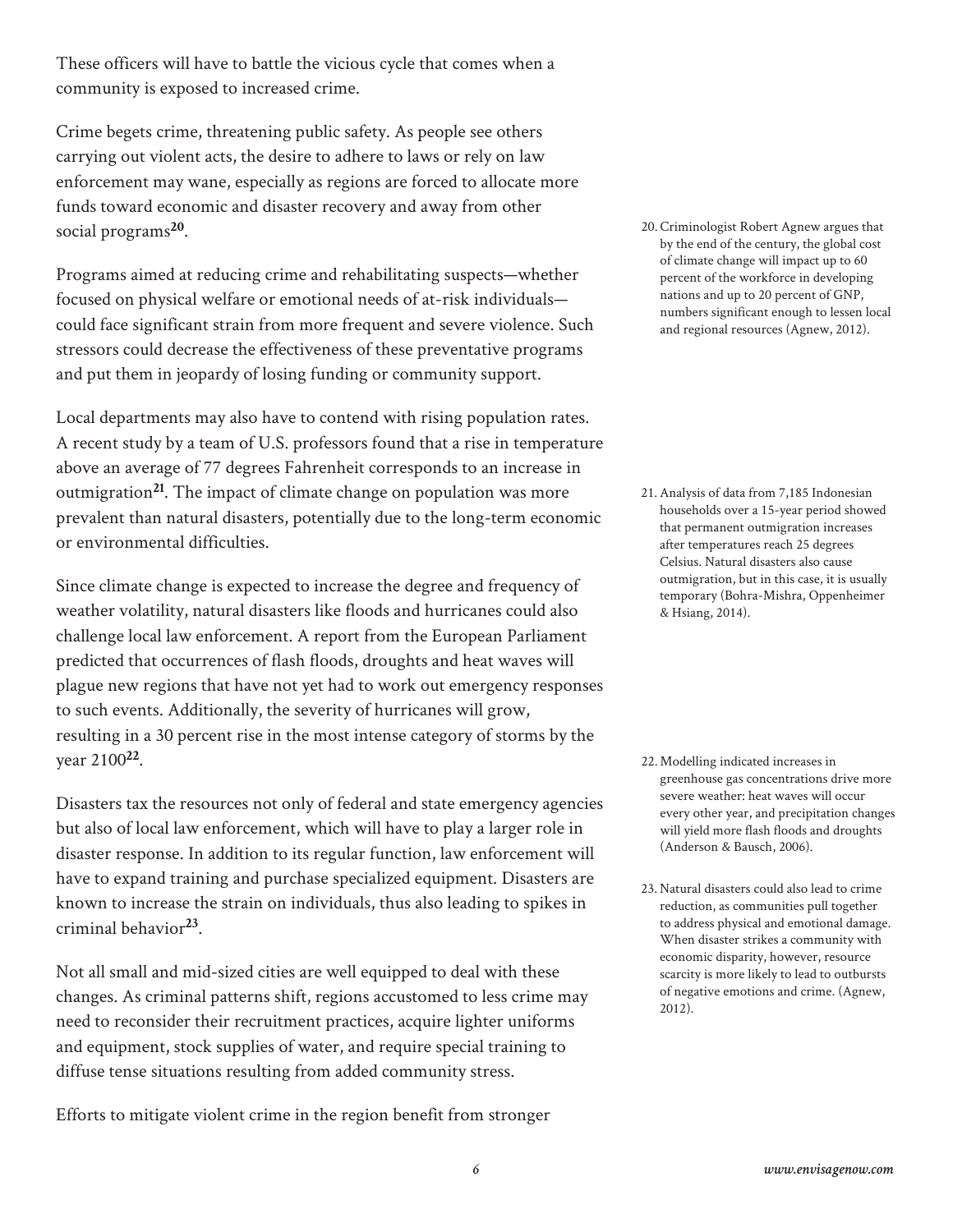collaboration with other departments. Departments that lack experience in dealing with rising crime rates, for example, could require further training. Those that suffer from manpower shortage might enjoy the benefits of technology capable of filling in any skill gaps.

Law enforcement agencies may not be able to make firm predictions about how temperature change will impact criminal activity, but understanding past crime-temperature relationships—and tracking how each community is adapting to new weather patterns—will inform future law enforcement strategy. This knowledge may not help officers prevent crime altogether, but it will place them in a better position to respond to future emergencies.

## **Conclusion**

Economist Matthew Ranson's projections for law enforcement put a \$115 billion price tag on climate change. While that figure may be disputed, there is little doubt that in the future some cities will experience temperature-related shifts in criminal behavior.

There is no scientific evidence that hot weather causes crime, but experts have found strong correlations between rising temperatures and an increase in crime. Researchers note that incidents of violent crime, in particular, are more likely to spike during the hottest times of the day and year. Changes in climate—such as rising temperatures, longer periods of drought and natural disasters—may prompt people to act irrationally, thus significantly impacting the work of emergency responders.

Officers must anticipate how weather shifts will alter their available resources and workload in the future. Locations already prone to natural disasters will experience these disasters in greater number and intensity. In other places, weather patterns will evolve, creating new demands for resources, infrastructure and expertise. When disaster strikes a community suffering economic disparity, resource scarcity is more likely to lead to outbursts of negative emotions and crime. Familiarity with these dynamics could help first responders adjust their strategies to be better prepared to keep the public safe.

**To cite this article:** Envisage Technologies. "Climate and crime: How temperature change could impact future law enforcement." *www.envisagenow.com/climate-and-crime,* 20 August 2014.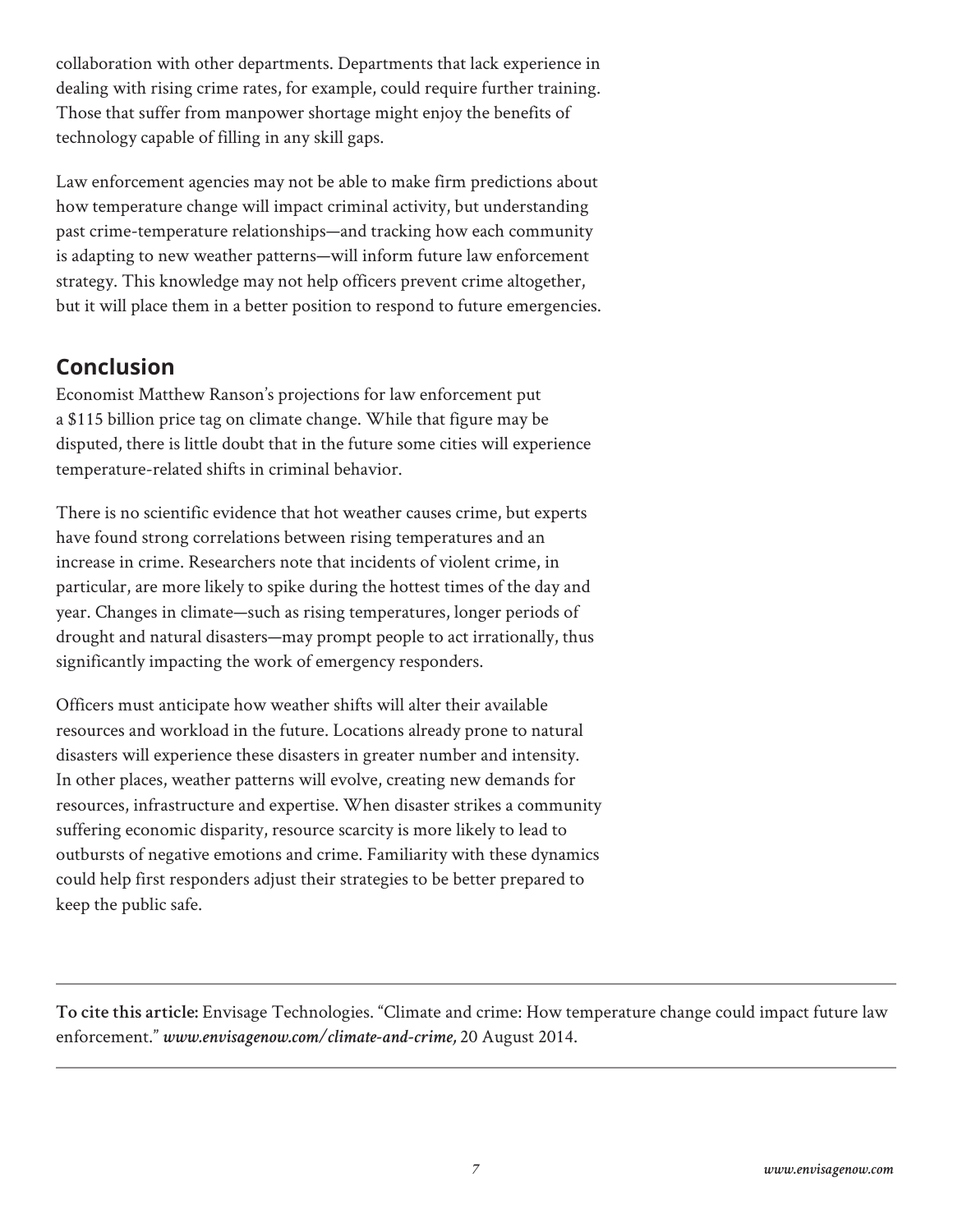#### **References**

- 1. Agnew, Robert. "Dire forecast: A theoretical model of the impact of climate change on crime." *Theoretical Criminology*, Feb. 2012. Accessed on 16 April 2014.
- 2. Anderson, Craig A. "Temperature and aggression: Effects on quarterly, yearly, and city rates of violent and nonviolent crime." *Journal of Personality and Social Psychology*, June 1987. Accessed on 15 April 2014.
- 3. Anderson, Craig A.; Anderson, Dona C. "Ambient Temperature and Violent Crime: Tests of the Linear and Curvilinear Hypotheses." *Journal of Personality and Social Psychology*, 1984. 7 Accessed on April 2014.
- 4. Anderson, Jason; Bausch, Camilla. "Climate Change and Natural Disasters: Scientific evidence of a possible relation between recent natural disasters and climate change." *European Parliament Report*, Jan. 2006. Accessed on 17 April 2014.
- 5. Bohra-Mishra, Pratikshya; Oppenheimer, Michael; Hsiang, Solomon M. "Nonlinear permanent migration response to climatic variations but minimal response to disasters." *Proceedings of the National Academy of Sciences*, 23 June 2014. 24 Accessed on June 2014.
- 6. Bushman, BJ; Wang, MC; Anderson, CA. "Is the curve relating to aggression linear or curvilinear? Assaults and temperature in Minneapolis reexamined." *Journal of Personality and Social Psychology*, July 2005. 17 Accessed on April 2014.
- 7. Copus, Ryan; Laqueur, Hannah. "Entertainment as Crime Prevention: Evidence from Chicago Sports Games." University of California, Berkeley – School of Law, 25 April 2014. Accessed on 23 June 2014.
- 8. Dahl, Julia. "Hot and bothered: Experts say violent crime rises with the heat." *CBS News, 6* July 2012. Web. Accessed on 7 April 2014.
- 9. Gamble, Janet L.; Hess, Jeremy J. "Temperature and Violent Crime in Dallas, Texas: Relationships and Implications of Climate Change." *Western Journal of Emergency Medicine*, March 2012. Accessed on 16 April 2014.
- 10. Hsiang, Solomon M.; Burke, Marshall; Miguel, Edward. "Quantifying the Influence of Climate on Human Conflict." *Science*, 13 Sept. 2013. Accessed on 14 April 2014.
- 11. IPCC, 2013: Summary for Policymakers. In: *Climate Change 2013: The Physical Science Basis*. Contribution of Working Group I to the Fifth Assessment Report of the Intergovernmental Panel on Climate Change. Edited by Stocker, T.F., D. Qin, G.-K. Plattner, M. Tignor, S.K. Allen, J. Boschung, A. Nauels, Y. Xia, V. Bex and P.M. Midgley. Cambridge University Press: Cambridge, United Kingdom. Accessed on 23 June 2014.
- 12. Jerpi, Laua. "As weather warms up, so do opportunities for crime." *South Source*, March 2011. Accessed on 7 April 2014.
- 13. Kelly, Heather. "Police embracing tech that predicts crimes." *CNN*, 26 May 2014. Accessed on 23 June 2014.
- 14. Kenrick, Douglas T.; MacFarlane, Steven W. "Ambient Temperature and Horn Honking, A Field Study of the Heat/Aggression Relationship." *Environment and Behavior*, March 1986. Accessed on 14 April 2014.